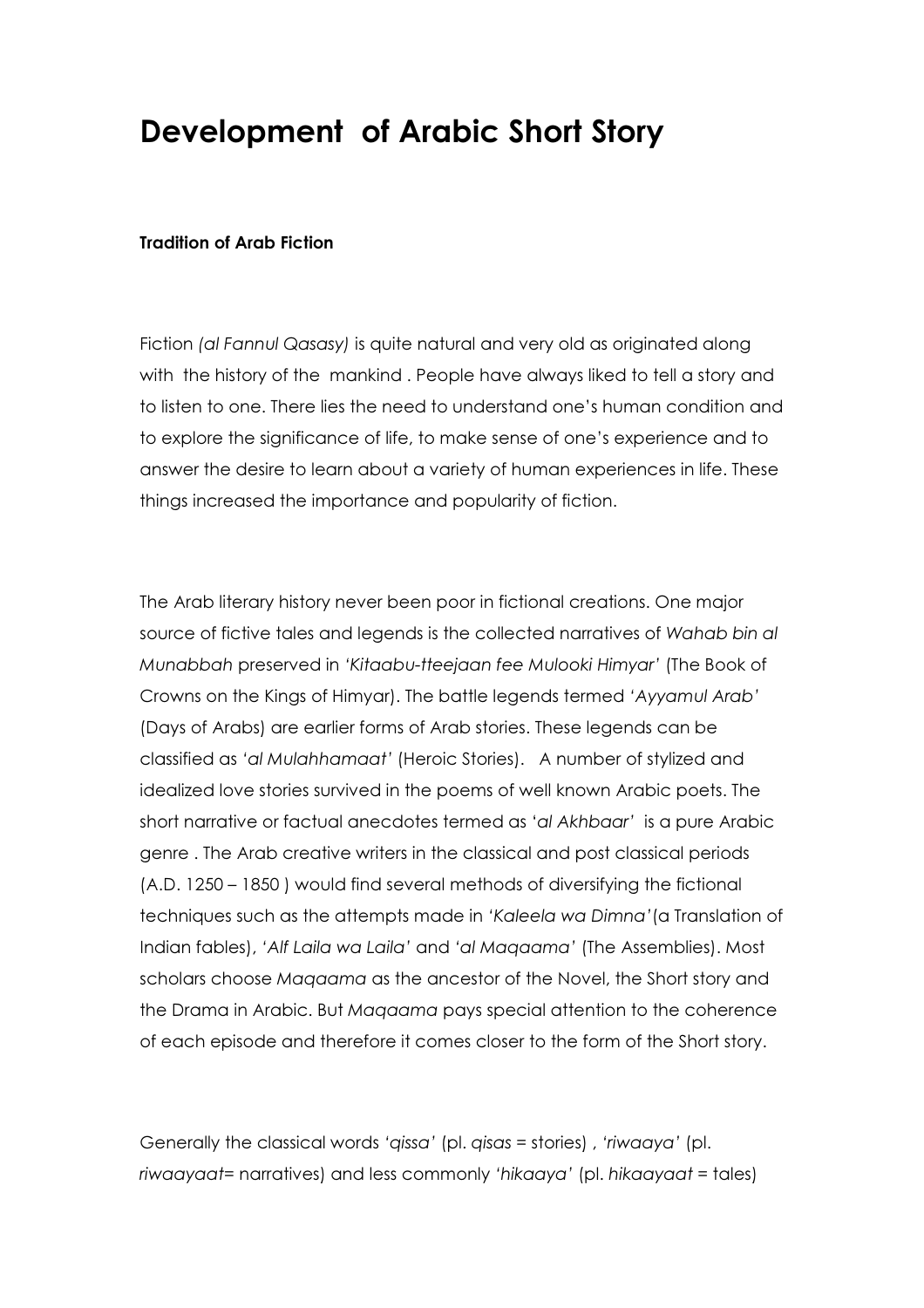are used in traditional fiction. The first of these is now the commonest. Early attempts at fiction writing tended to be in rhymed prose with rhetoric ('balaagha' ) devices.The literature is full of delightful anecdotes, which were a stock method of bringing home a point or sketching a character. And it is based on widely used technique of the frame story, into which are placed short stories of various types and varying origins. But these stories lack the psychological insight and detailed and developing characterization , which we expect of modern fiction.

# Early attempts at Modern Short Story

A Short Story is usually called an 'uqsoosa' ( pl. aqaasees ), a word derived from the same root as 'qissa' .But 'qissa qaseera' is also used, 'qaseera' meaning short. Short story in the modern sense is a term of new literary genre that developed in the last few decades of the 19<sup>th</sup> century and reached maturity only in the early decades of the 20<sup>th</sup> century. It is dealt with a single aspect or issue which revolves round a particular event or emotional state of being. The story concludes by the finishing of the situation dealt with. It aims at making an impression or impact in the mind of reader more than narrating the story. The theme of short story should be complete in analyzing and dealing and it should not indulge in a long span of time.

It is a well known fact that the Arabic Literature with its rich repertoire of anecdotes and short narratives gave a big spurt to the development of short story. But , like the Novel , its growth owes to the influence of European literature. Impacts of Maupasant , Emile Zola , and Balzac are very apparent in Arabic short story. At first thousands of French, English and Russian short stories were either translated or adopted by Arab writers. ( 'Daarul Kutub' , Beirut puts their number at ten thousand before 1914). Starting from 1870, the year Saleem al Bustaani's (1848 – 1884 ) first story , 'Ramya min ghair Raami' ( Throw from non thrower ) was published in the magazine 'al Jinaan' , the short story began to be produced widely. This story embodied the changes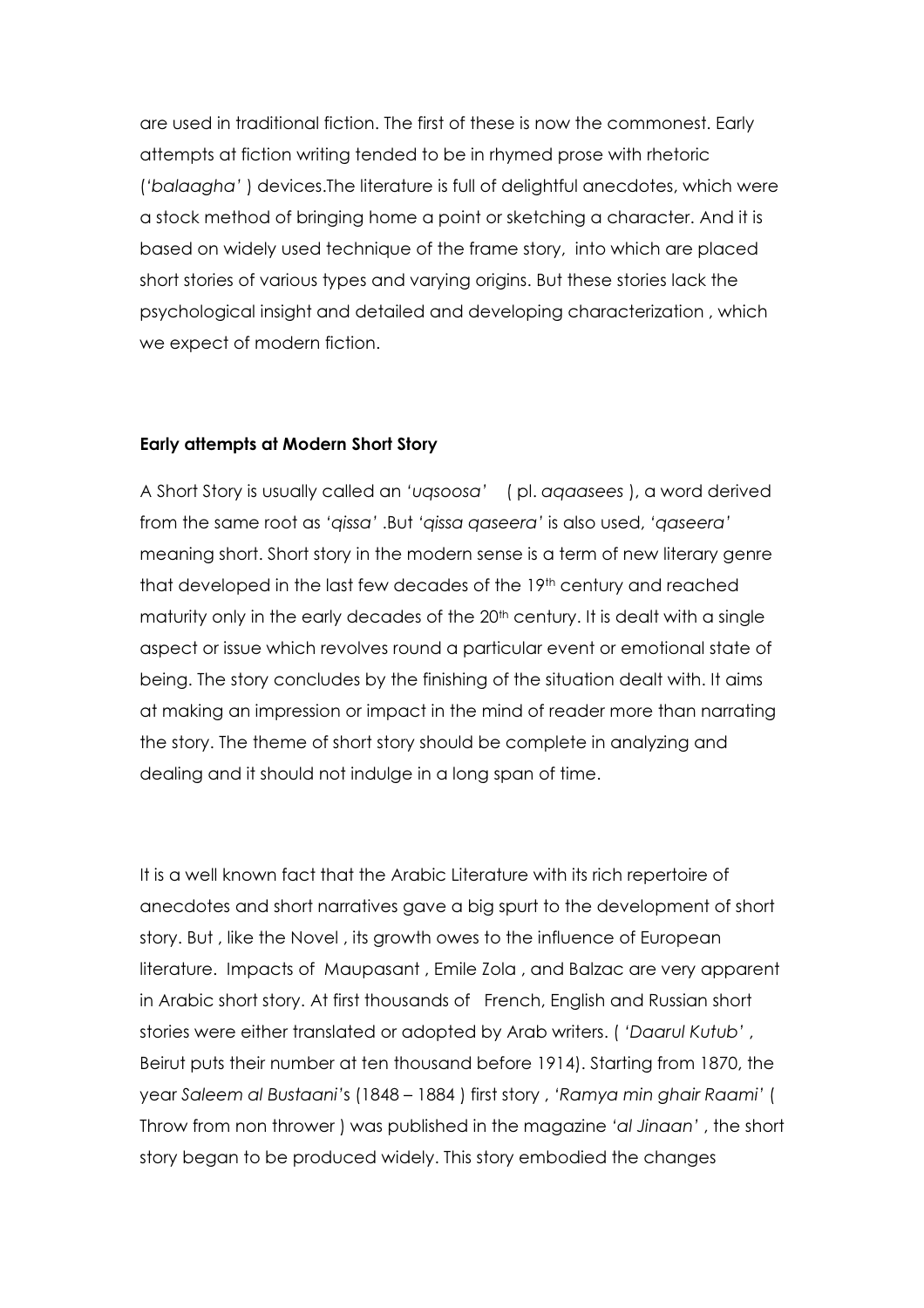required for the transition from the old narrative form and such as simplification of language and curtailing of rhetoric devices and rare words. The Cairo magazine 'al Diyaa' from its inception in 1897, published one story in every number. Thus thousands of Short stories appeared in Egypt and Lebanon between 1870 and 1914 mostly in magazines and News papers. Other Arab countries lagged behind. But some Syrians, who had often been educated alongside the Lebanese story writers, wrote Short stories which were published in Lebanese magazines such as 'al Jinaan' . Gradually the interest in Short story writing in other Arab countries. Since 1967 a magazine called 'Qasas' (Stories) has been appearing in Tunis.

Among early Short story writers to make a mark in literature were Mustafa Lutfi al Manfalooty (1876 – 1924 ) in Egypt , Jibraan Khaleel Jibraan (1882 – 1931 ) and Meekhaaeel Nuayma ( b. 1889 ) in 'Mahjar' (Arab Migrants to Americas ) . al Manfalooty's collections of stories called 'Abaraat' (Tears , 1915) , distinguished by deep pessimism and melancholy, deal with social evils and the reaction against western habits in Arab society. The mahjar writers introduced psychological insight for the first time in Arab fiction. Jibraans's first good collection of Short stories , 'Araaisul Murooj' (Brides of Meadow) was published as early as 1906. It contains stories about life and social problems in Lebanon.In 'al Arwaahul Mutamarrida' (Rebellious Spirits , 1908) , the second collection Jibraan lashes out against religious and political vested interests. Nuayma reveals the influence of Russian realism in his story entitled 'Sanatuhal Jadeeda' (Her new year , 1914).

### Pioneers of the New Genre

The Arabic Short Story in its artistic form was born at the hands of Muhammad Taymoor ( 1892 – 1821 ) who published his Story 'Fil Qitaar' ( In the Train ) in the year 1917 and is generally considered as the pioneer of the new genre in Egypt. He published Short stories in the magazine Assufoor and were collected in 'Maa Tarahul Uyoon' (What the eyes see , 1922) . His stories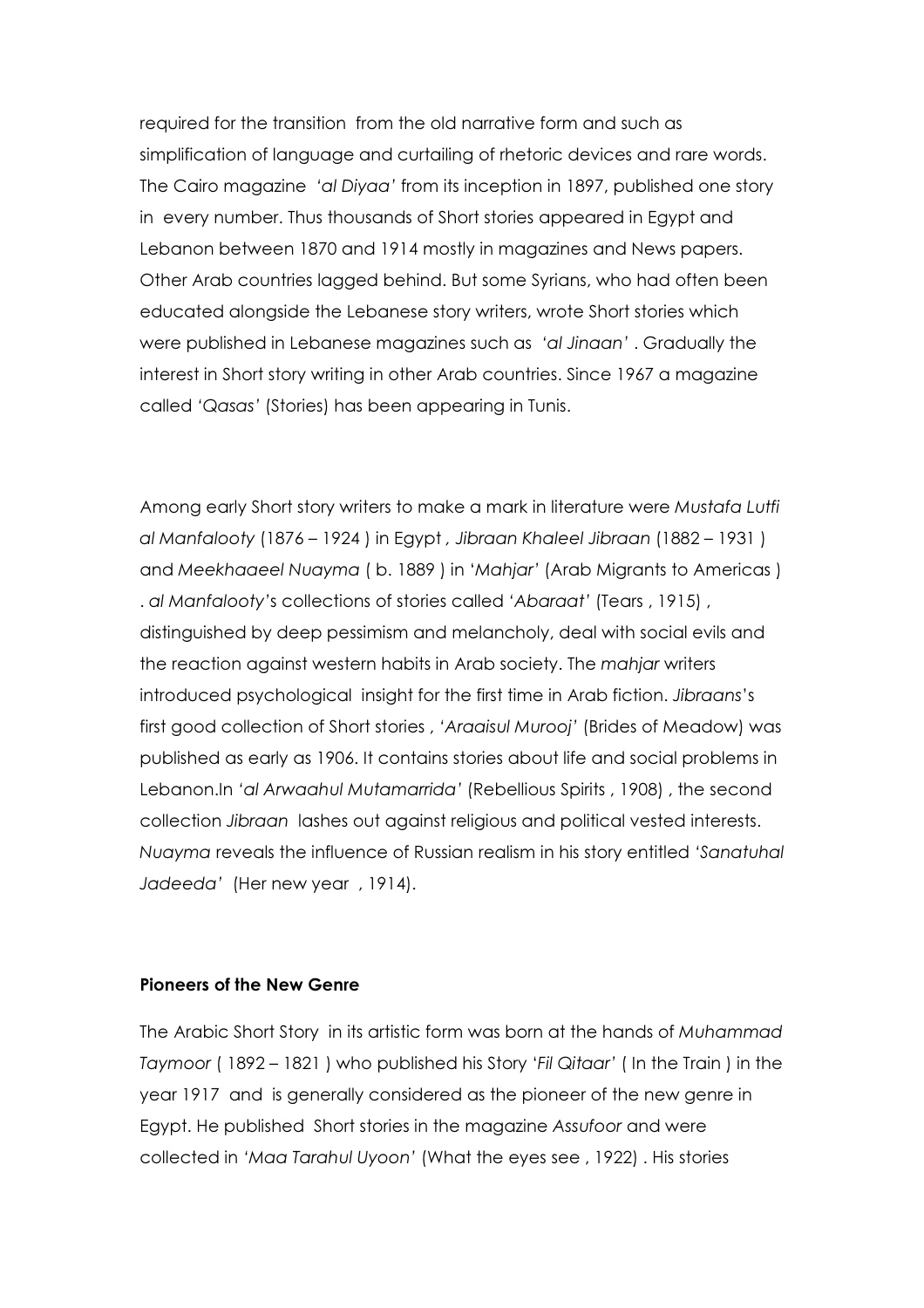attempted to capture various facets of life's contradictions and to depict truly Egyptian characters . He played a significant role in providing the newly emerging genre with a clear sense of purpose. Other pioneers include Khaleel Bydas (1875 – 1949) of Palestine , Labeeba Haashim (1880 – 1947 ) of Lebanon , the brothers of Syrian origin Eesaa Abeed (1893 – 1923 ) and Shahaata Abeed (d. 1961) from Egypt and Mahmood Ahmad Sayyid (1901 – 1937 ) of Iraq . They were responding to the change in literary sensibility and the demands of the new reading public more than to each others work. And they had a clear understanding of both the formal limitations of the short story and the nature of the issues they wanted to tackle. Among the works of these pioneers, 'Ehsaanu Haanim' (Goodness of Haanim , 1921) by Eesaa Abeed , 'Darsun Muelimun' (Painful Lesson , 1922) by by Shahaata and 'Fee Saaatin minazzamaan' (In an hour of the Age , 1935) by Mahmood Ahmad Sayyid are significant collections.

## The New School of Writers

Growth of the new school of writers (al Madrasatul Hadeetha) in Egypt during the end of the first quarter of the 20<sup>th</sup> century contributed to the maturation of Arabic Short story. .Mahmood Taymoor (1894 – 1973 ), Mahmood Taahir Laasheen (1894 – 1954 ), Yahya Haqqy (1905 – 1993) and Husain Fawzy (1900 – 1988 ) were at the head of this school and they brought out the weekly journal 'al Fajr' in 1925. This school is distinguished by the concern of modern sciences and fine arts with the literatures. They advocated for the production of national fiction. Mahmood Taymoor, the younger brother of Muhammad Taymoor was the most productive among Arab short story writers of his age-In six years he published five collections. He was particularly influenced by Maupassant, Tolstoy Turgenev and Chekhov. The collection of Mahmood's short stories are named after a leading character . 'al Shaikh Jumaa' (1925), 'Amm Mutawalli' (1927), 'al Shaikh Sayyid al Abeet' (1928) , and 'al Haajj Shalby' (1928) are the more celebrated collections. Mahmood achieves a sensitive balance between the various elements of narrative and creates a convincing human character, a mature fictional situation rich in texture, structure and conflict. His fame rests on his remarkable power of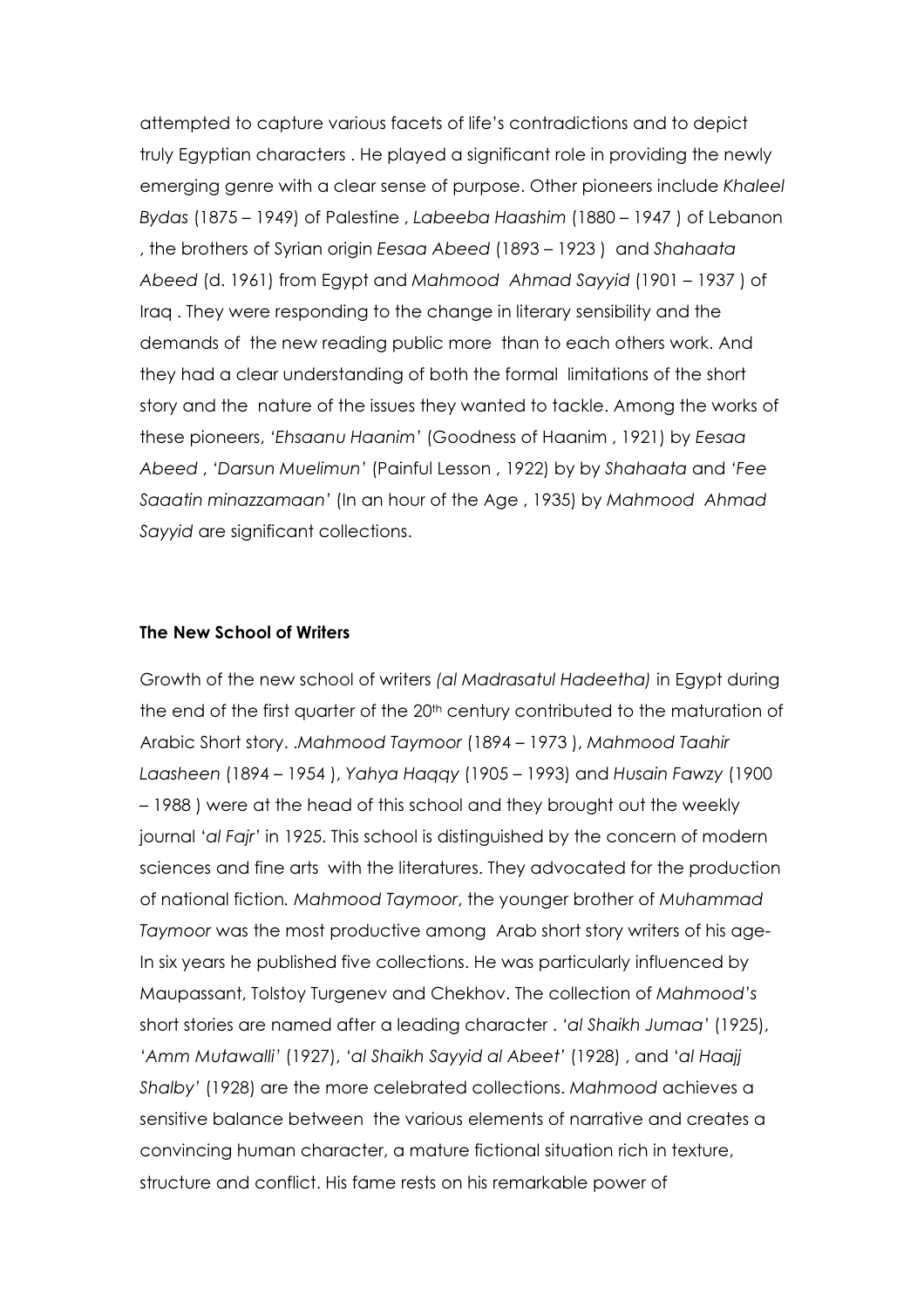characterization. His later works reveal a shift from the imaginative trend to a more analytical approach. It is to Mahmood's credit that with his creation the short story moved to the highest level of artistic perfection that places him among the best short story writers in the world. Mahmood Taymoor's short comings were overcome by his gifted contemporary Mahmood Taahir Laashin . He fell entirely under the spell of Russian literature until it became his main source of inspiration . His early short stories published in 'al Fajr' were collected in 'Sukhriyyatunnaay' (Irony of the Flute without mouthpiece , 1926) and 'Yuhka an' (To be narrated, 1929). The story comprising the second collection, 'Hadeethul Qarya' (The talk of the village) is his masterpiece. It is a turning point ,for, the story is rich, economic in style, and makes a profound analysis of the clash between two distinct cultures. It maintain a delicate artistic balance and uses words to their full poetic value.

By the end of the 1920s the works of Mahmood Taymoor laid the foundation for the romantic short story, while Mahmood Taahir Laashin established the rigorous tenets of the realistic one in Egypt. But the maturation of the short story in other parts of the Arab world took place a few years later. In Iraq in the 1930s Jaafar Khaleely (1914 – 1984 ) continued to write stories based on traditional themes and concepts of narrative. But the works of Dhunnoon Ayyoob (1908 – 1988 ) in 1930s owed a great deal to that of Mahmood Taymoor in both form and content. Like his counterparts he was influenced by Russian literature. Ayyoob's best collection of the period is 'Burooj Baabal' (The Tower of Babel, 1939). In Syria Ali al Khalafy (1911 – 1984 ) in his collection 'Rabeeu wal Khareef' (spring and Autumn, 1931) succeeded in taking the Syrian short story beyond the domain of rudimentary level. In Palestine Najaaty Sidqy (b. 1905 ) was the most significant short story writer during the 1930s. And most gifted Lebanese writer of the period is Tawfeeq Yoosuf Awwaad (1911 – 1989 ).

#### The Romantic Short Story and Sentimentality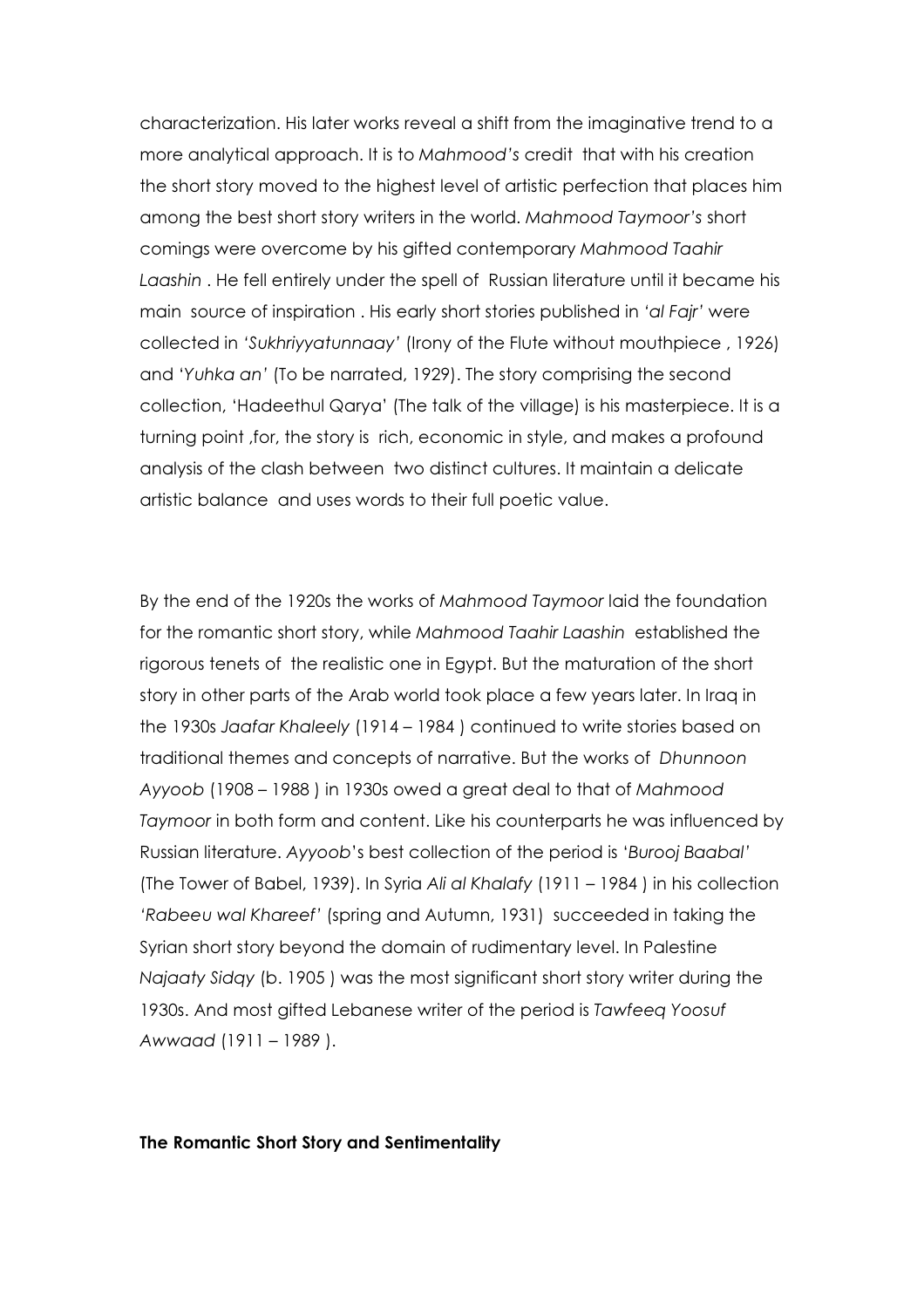The three decades starting from 1930 to 1960 witnessed a number of conflicts and contradictions in the Arab world. These reflected in works of Mahmood Taymoor .His works underwent a significant change in the 1930s and 1940s without completely abandoning the old pattern. One other romantic short story writer who was keen to introduce political dimensions into Arabic short story is Muhammad Ameen Hasoona (1908 – 1958 ) .Romanticism was to await the arrival of the talented and prolific Saad Makaawy ( 1916 – 1958 ). In Syria, the short stories of Muzfar Sultaan (b. 1913) , Muraad assibaaey (b. 1914) , Badeeu Haqqy (b. 1922) and Ulfat Umar al Edlaby (b. 1912) combine the patriotic flair of Hasoona with the romantic sensibility of Mahmood Taymoor . Most significant Syrian short story writer of the romantic school is Abdul salaam al Ujaily (b.1919 ) who started writing in the early 1940s. Sameera Ghazzam (1925 – 1967 ) was a leading woman writer of romantic trend in Palestine. Mahmood Kaamil (b.1906) was the most popular figure in Egypt among the writers of sentimental short stories.Yoosuf assibaaey (1917 – 1978) , Muhammad Abdul Haleem Abdulla (1913 – 1971 ) , Ehsaan Abdul Quddoos (1919 – 1990 ), Ebraheem al Wardaany (1919 – 1991) and Jaadhabiyya Sidqy (b. 1927) tried to keep Kaamil's sentimentality alive.The followers of Kaamil are many . They are: Abdul Hameed Yaaseen (1908 – 1975 ) and Muhammad Adeeb al Aamiry from Palestine ; Muraad assibaaey (b. 1914) , Wasfy al Bunny ( 1915 – 1983 ), Muhammad ashshalq (b. 1915) and Widaad skaakeeny (1918 – 1986 ) from Syria ; Khaleel Hindaawy (1905 – 1976) and Naseeb Namir (b. 1925 ) from Lebanon ; Jaafar al Khaleely (b. 1908 ), Meer Basry (b. 1911) and Shaloom Darweesh (b. 1913 ) from Iraq . The work of all these writers attained significant popularity and diverted the attention of the reading public. The influence of socialist realism varied considerably from one writer to another The following writers were influenced by the socialist realism : In Egypt : Zakariya al Hijaawy (1914 – 1976 ) , Ebraheem Abdul Haleem (1919 – 1981 ) and Abdul Rahman al Sharqaawy (1920 – 1987 ); In Syria : Haseeb al Kayyaaly (1921 – 1993 ) , Saalih Dihny (b. 1925) , Shwqy Baghdaady (b. 1928) and Aadil Abushanab (b. 1931) ; Muhammad Dakroob (b.1929) in Lebanon ; In Iraq : Ghaaib Tuma Farmaan (1927 – 1990 ) and Mahdy Eesa assaqr (b. 1927) . One of the major writers of this socialist strand is the Egyptian Al Sharqaawy who started his literary career as a Marxist and ended closer to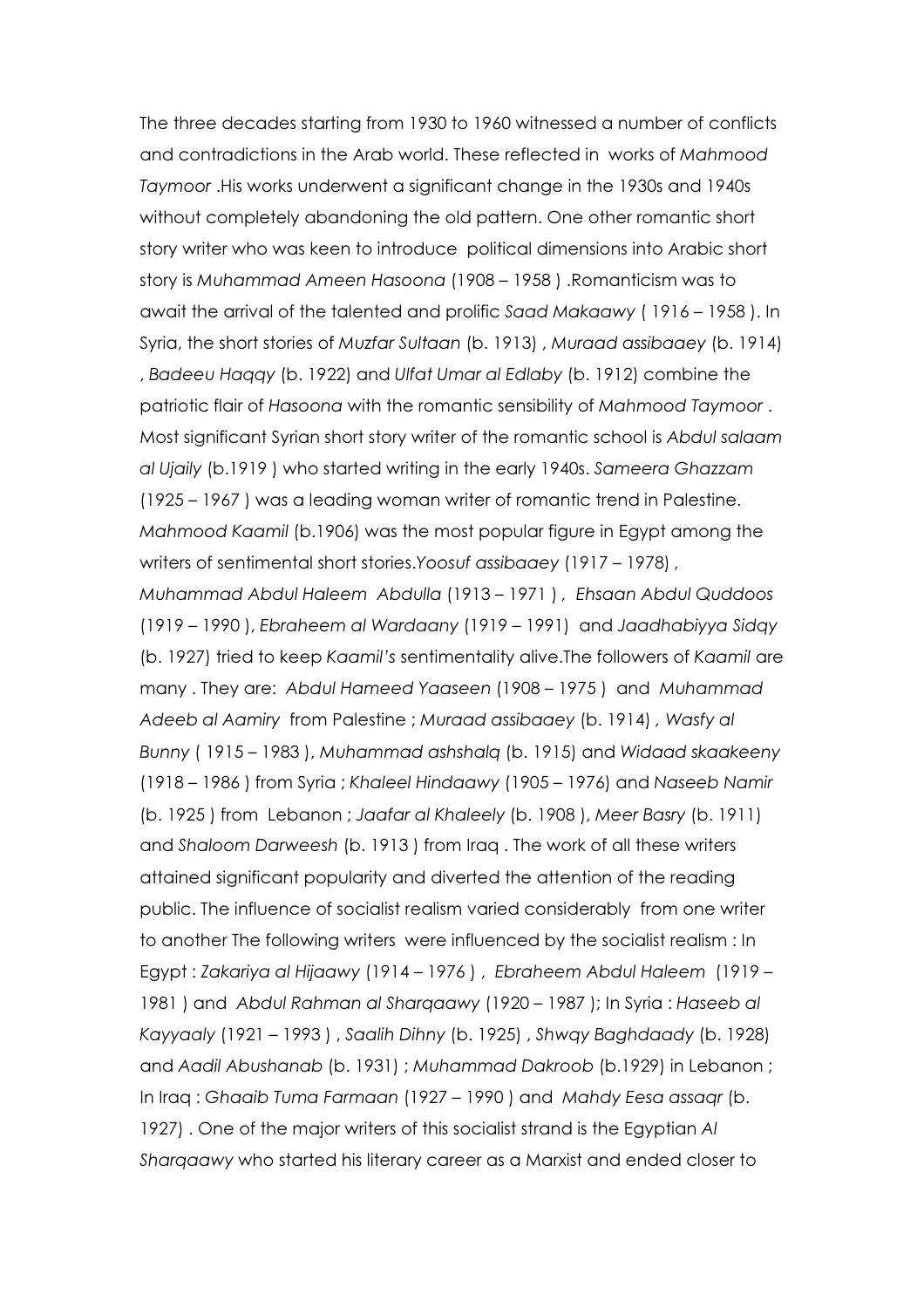Islam . In his Collection, 'Ardul Maeraka' (The Battle Field, 1953) he laid the foundation for socialistic realism in Arabic prose fiction. The second collection, 'Ahlaamun Sagheera' (Small Dreams ) is the hope of the oppressed. Socialist Realism began to disappear in the early 1960s. for, by 1960 most of its writers were imprisoned throughout the Arab world and when they were released a few years later everything was changing. We can observe positive romanticism and individual stir in the first collections of the Nobel laureate Najeeb Mahfooz's stories entitled 'Hamsul Junoon' (whispering of mad, 1938).

#### The Realistic Short Story

In Arabic literature realism is attributed to the rise of a literate middle class. The contribution of realism to the development of Arabic short story must start with the towering figure Yahya Haqqy while the works of Mahmood Taymoor and Kaamil Mahmood received a great deal of attention and popularity. Yahya Haqqy published seven collections including 'Qindeelu Ummuhaashim wa qasasun ukhraa' ( Candlestick of Ummu Hashim and other stories, 1944) and the contribution of these collections to the development of Arabic Short story is by any standards an important thing. Some of the stories of Ebraheem al Misry ( 1909 – 1981 ) exhibit certain of Haqqy's characteristics. Else were in the Arab world, the standard of the short story among his contemporaries was still far behind what Haqqy had achieved. But the publication of two collections in 1936 and 1937 by Lebanese Tawfeeq Yoosuf Awwaad was a mile stone in the development modern Arabic short story. He calls for radical social reform and he has won Saddam Husain Prize for literature in 1988.. Another major realistic short story writer is the Egyptian Mahmood Badwy (1910 – 1985 ) who started his literary career in 1933 by translating Chekhov's short stories snd in 1935 published his first book 'Arraheel' (The Departure) . The collection of short stories by Yoosuf Idrees (b. 1927), 'Aakhiruddunyaa' (End of the World, 1961) marked a substantial change in theme and form, despite certain element of continuity. His approach to creative writing is refreshing. He seeks to disassociate himself from the onslaught of western influences and to mould a literature based on Egyptian character and personality. Although Idrees works in all prose genres, he is best known for his short stories. The prose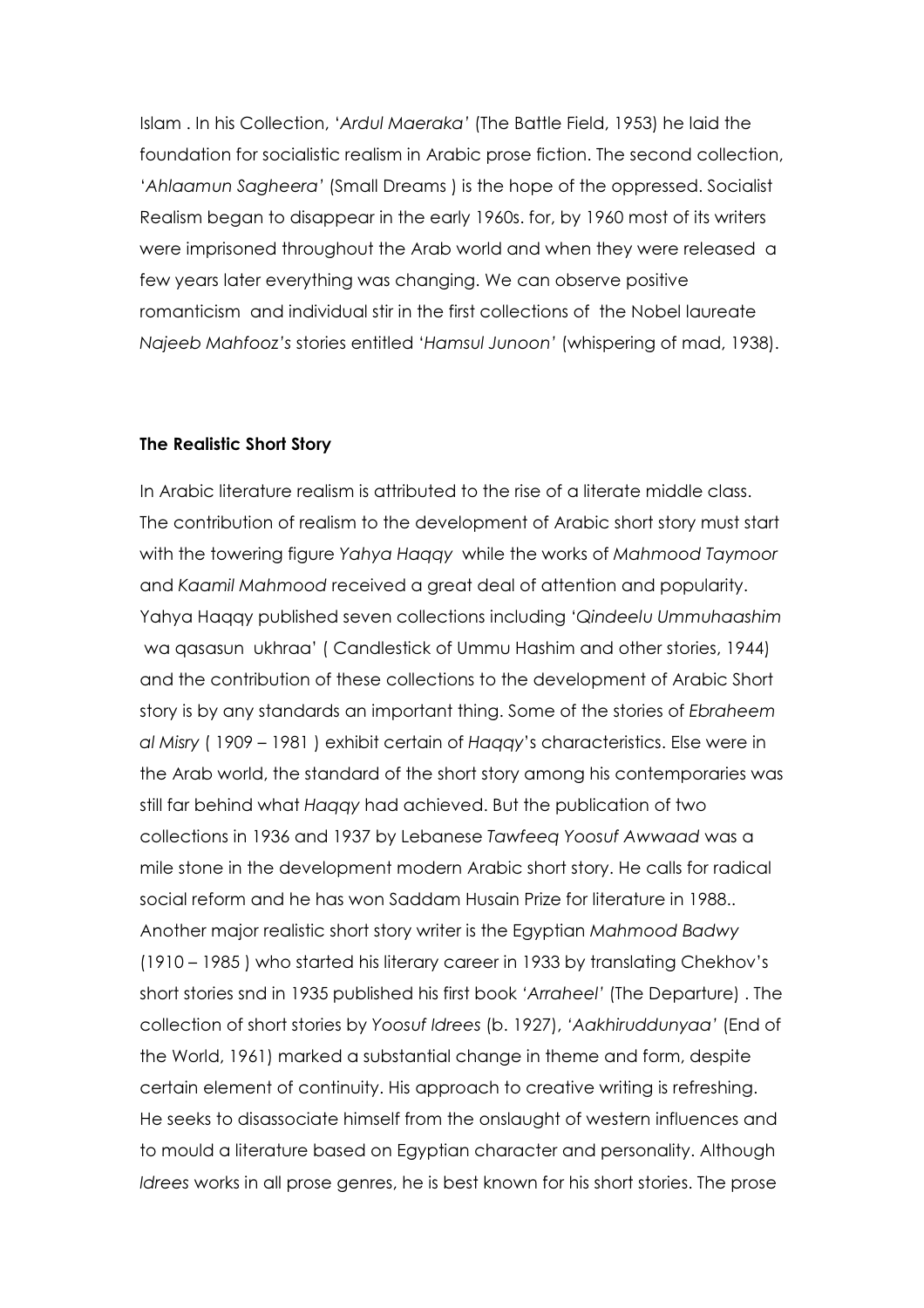of Idrees is characterized by liveliness, wit and simplicity. To regenerate the language Idrees resorts to liberal use of the colloquial ('Aammiyya') especially in dialogue. Coinciding with the emergence of Idrees and his generation, the realistic trend flourished in other parts of Arab world. Particularly notable is the work of Abdul Malik Noory (b. 1821) in Iraq, Fadl assibaaey (b. 1929) in Syria, Suhail Idrees (b.1924) in Lebanon and Jabra Ebraheem Jabra (1920 – 1994) and Ghassaan Kanafany (1936 – 1972) in Palestine. Noory was awarded the prestigious short story award of 'al Aadaab' .Kanafaany is the most gifted Palestinian Short story writer.

By the mid 20<sup>th</sup> century, it had developed to become an established venture and the leading fictional genre with many short story writers in various parts of the Arab world.. This continued beyond the 1950s and well into 1970s , when the short story kept its higher status and produced great riches within the genre. Following list sheds light to the fact : Attaahir Wataar's (b. 1936) 'Attaenaat' (The Stabs, 1969) in Algeria ; Farooq Waady's (b.1949) 'Manfaa Hubbee' (Exile my Love, 1976) in Palestine; The woman writer Laila al Uthmaan's (b.1945) 'Lilhubbi Suwarun katheera' (Love have many images, 1984) in Kuwait ;Muhammad Zafzaab's (1945 – 2001) 'Malikul Jinn' (King of Jinn, 1988) in Morocco; The woman writer Sahr Tawfeeq's (b.1951) 'Taemuzzaytoon' (Taste of Olives, 2000) in Egypt .

The short story has shown a more vigorous development than any other literary genre in Arabic. In 1920's it reached a position of eminence. Later the novel took the lead but the short story regained its position soon after the second world war. For, short story is a more condensed literary genre than Novel and reflects the feeling of the author, his outlook on life and society. Despite western influence, Arabic short story is still essentially Arab in spirit and expression.